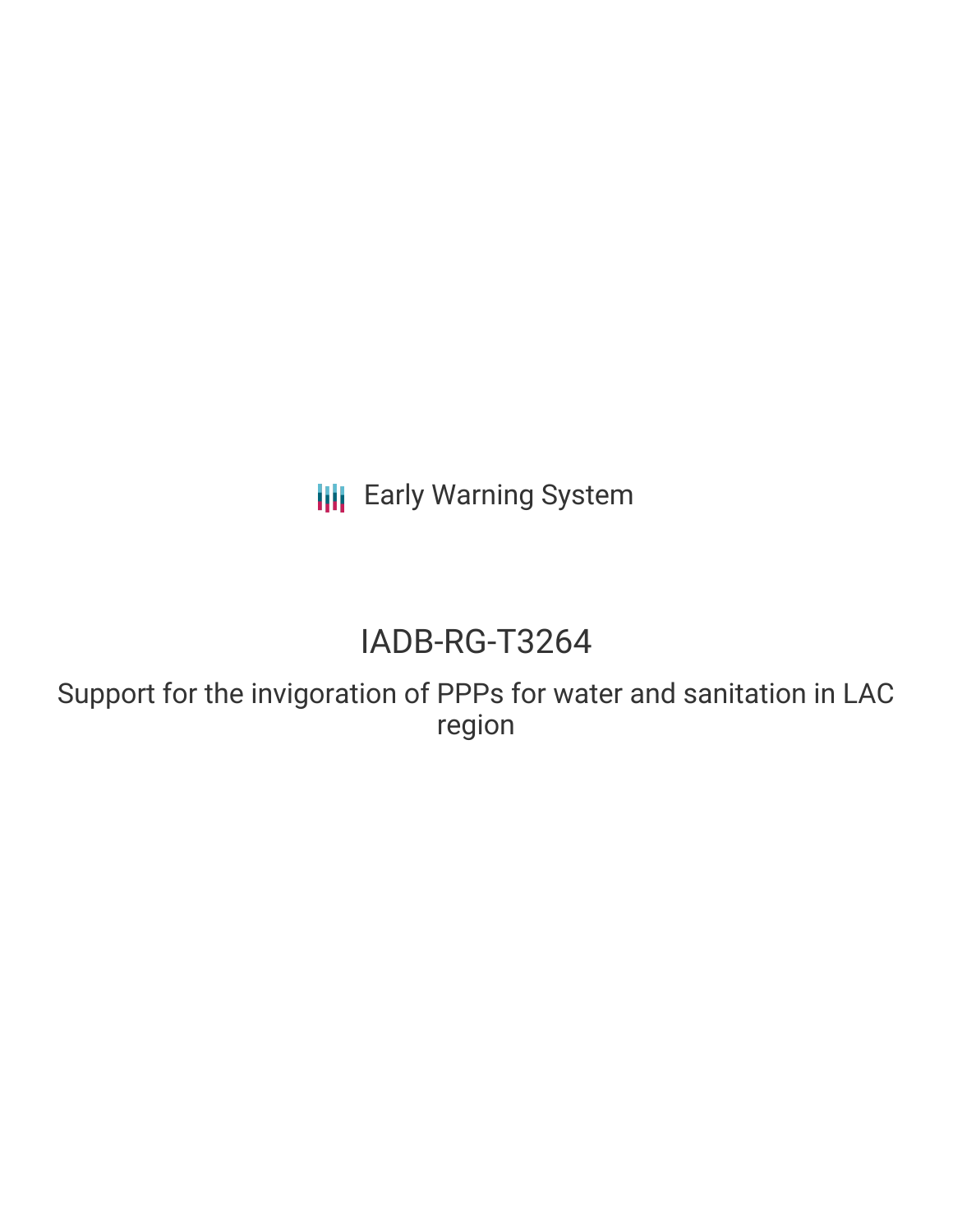

### **Quick Facts**

| <b>Financial Institutions</b>  | Inter-American Development Bank (IADB) |
|--------------------------------|----------------------------------------|
| <b>Status</b>                  | Active                                 |
| <b>Bank Risk Rating</b>        | C                                      |
| <b>Voting Date</b>             | 2018-10-22                             |
| <b>Borrower</b>                | Regional                               |
| <b>Sectors</b>                 | <b>Water and Sanitation</b>            |
| <b>Investment Type(s)</b>      | Grant                                  |
| <b>Investment Amount (USD)</b> | $$0.50$ million                        |
| <b>Project Cost (USD)</b>      | $$0.50$ million                        |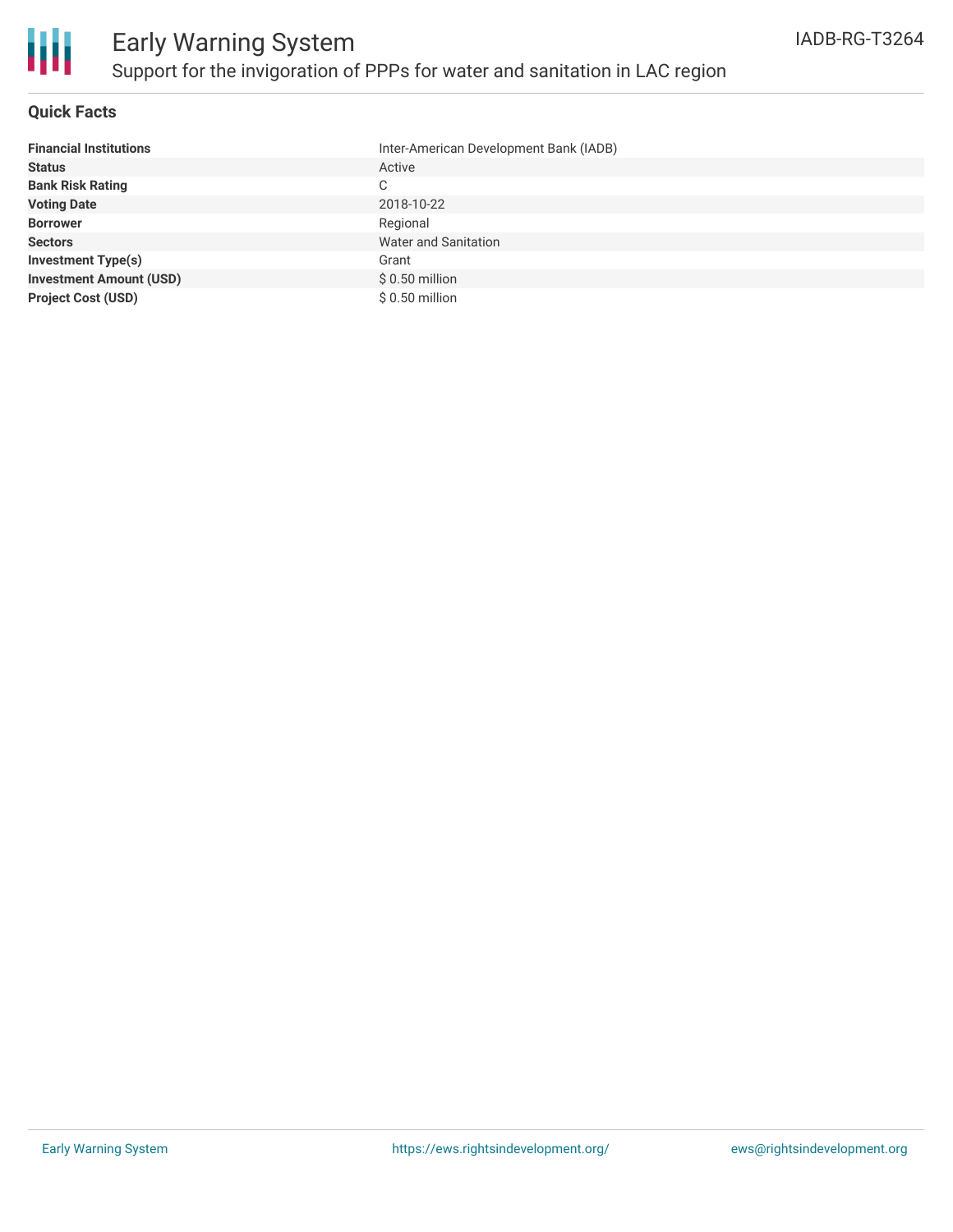

## **Project Description**

According to the bank, this Technical Cooperation aims to seek potential PPP projects for water sector based on in-depth surveys in Latin and Central America countries and to develop two pilot pre-feasibility studies (One is for water and the other is for sanitation). The potential projects will be basically based on the demand of each country and they should be attractive enough to the private sector as well. It seems difficult to meet the interests of both sector at the same time under the current PPP environment in water sector. The TC also will identify the appropriate condition or environment for successful PPP by comparing experiences of Korea, which rapidly developed infrastructures under the harsh financial circumstance and tried various PPP models and options.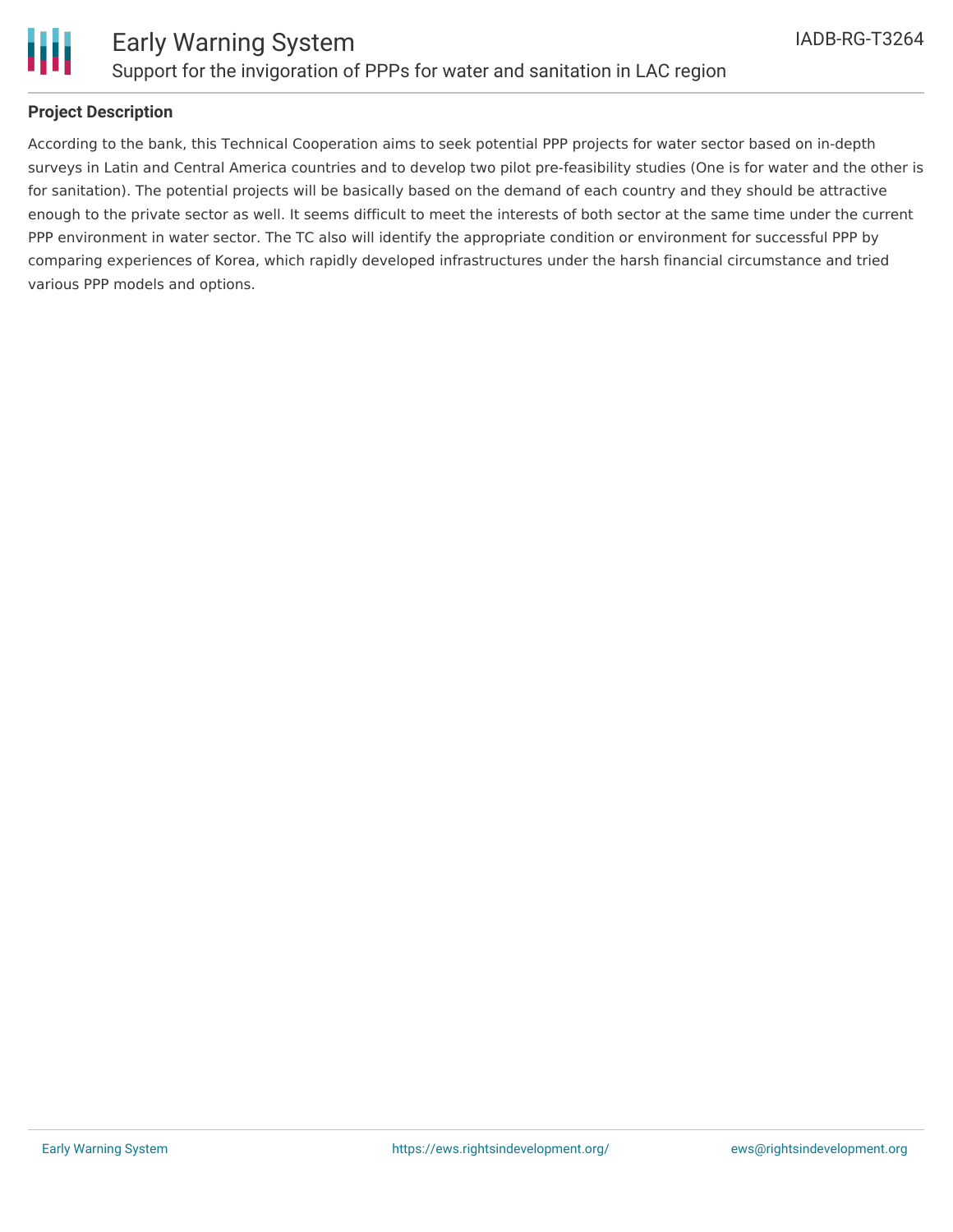

# Early Warning System Support for the invigoration of PPPs for water and sanitation in LAC region

### **Investment Description**

• Inter-American Development Bank (IADB)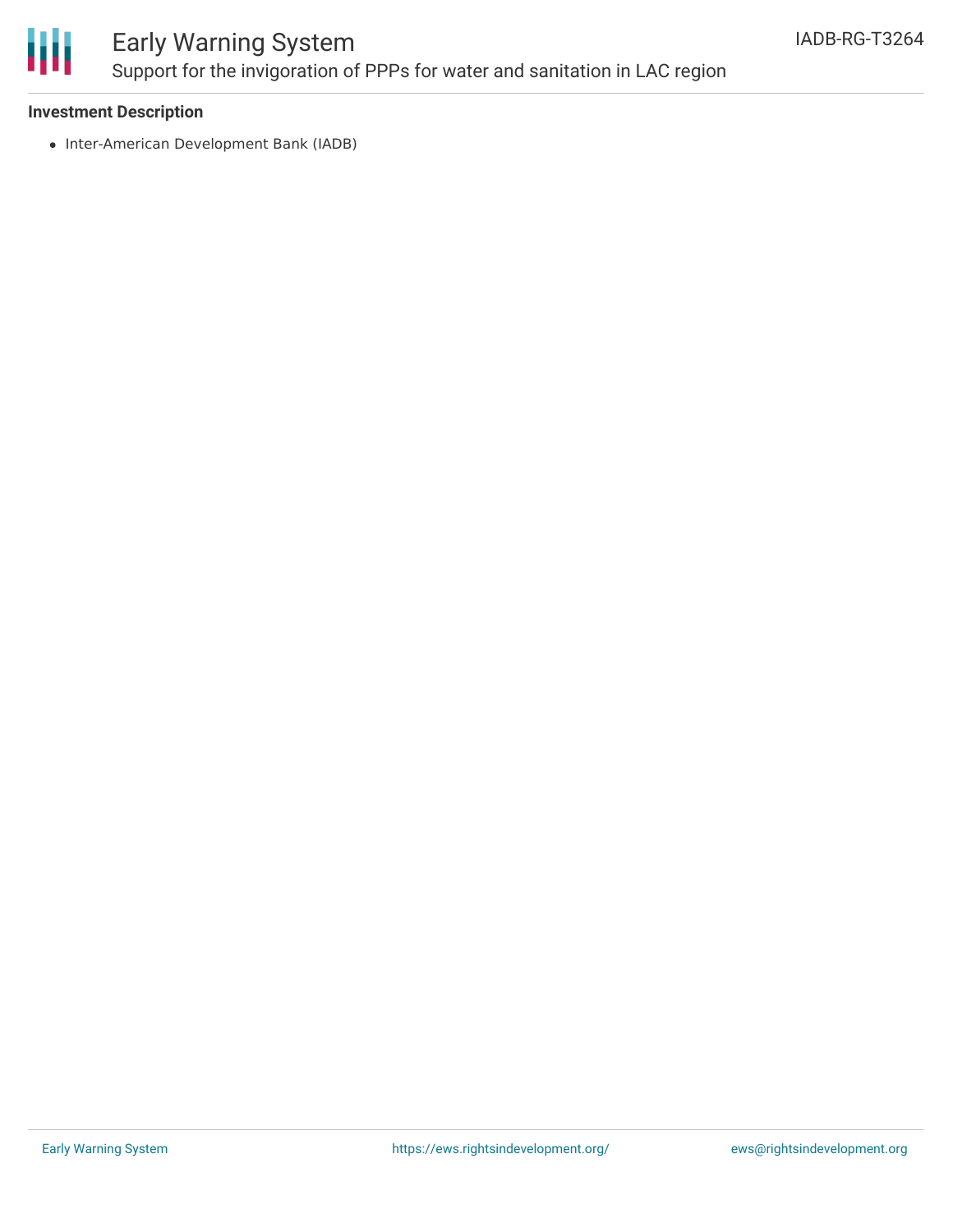

#### **Contact Information**

#### ACCOUNTABILITY MECHANISM OF IADB

The Independent Consultation and Investigation Mechanism (MICI) is the independent complaint mechanism and fact-finding body for people who have been or are likely to be adversely affected by an Inter-American Development Bank (IDB) or Inter-American Investment Corporation (IIC)-funded project. If you submit a complaint to MICI, they may assist you in addressing the problems you raised through a dispute-resolution process with those implementing the project and/or through an investigation to assess whether the IDB or IIC is following its own policies for preventing or mitigating harm to people or the environment. You can submit a complaint by sending an email to MICI@iadb.org. You can learn more about the MICI and how to file a complaint at http://www.iadb.org/en/mici/mici,1752.html (in English) or http://www.iadb.org/es/mici/mici,1752.html (Spanish).